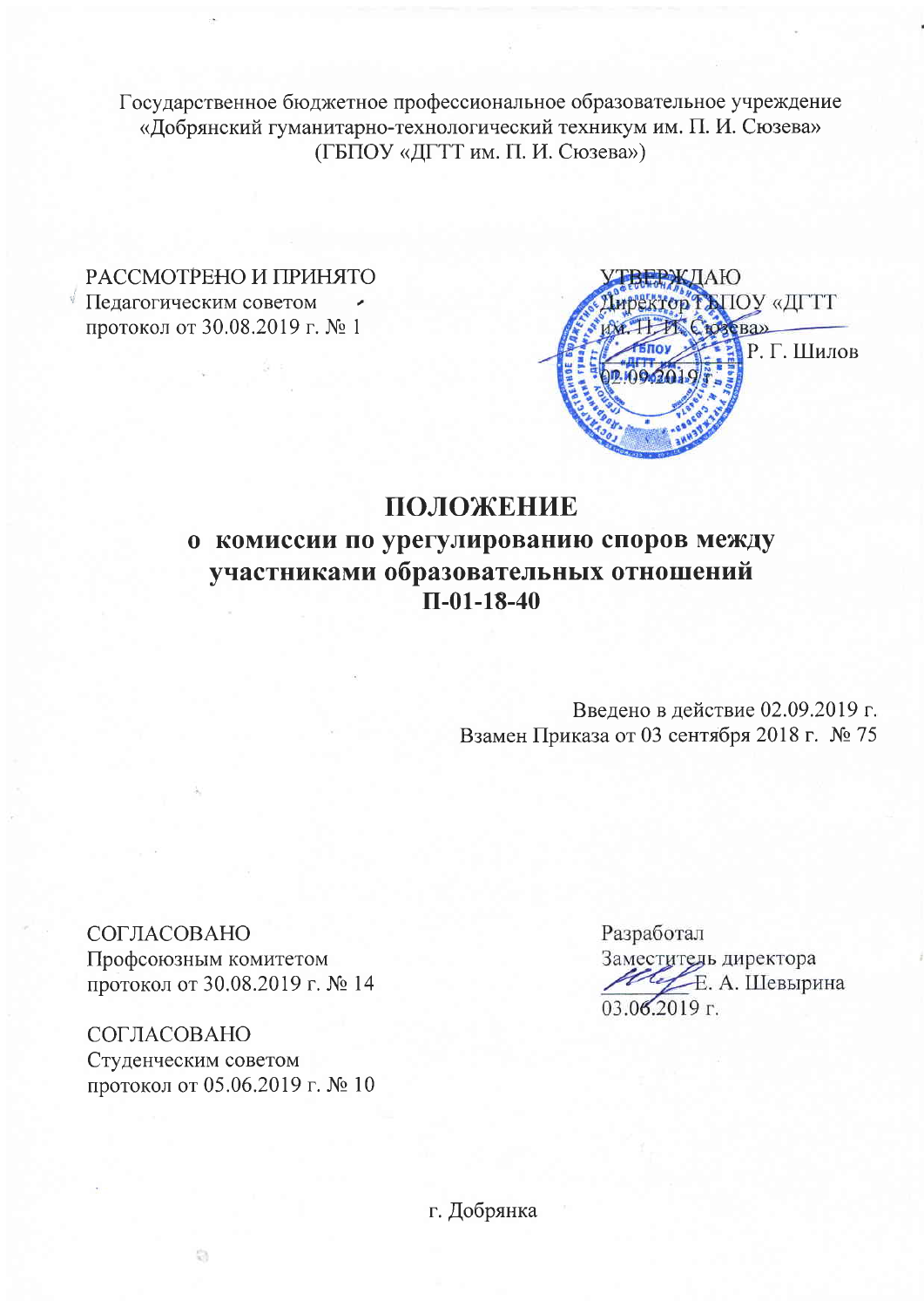Положение о комиссии по урегулированию споров между участниками образовательных отношений

#### 1.ОБЩИЕ ПОЛОЖЕНИЯ

урегулированию споров участниками  $1.1.$ между Комиссия  $\Pi$ O отношений создается для решения спорных вопросов, образовательных относящихся к образовательному и воспитательному процессам.

1.2. Комиссия создается с целью демократизации основ управления образовательным учреждением и для расширения прав обучающихся.

1.3. Комиссия в своей деятельности руководствуется Федеральным законом «Об образовании в Российской Федерации» ст.45, № 273 от 29.12.3013 года, Федеральными государственными образовательными стандартами (ФГОС), Уставом и другими локальными актами образовательного учреждения.

по урегулированию споров между участниками 1.4. Решение комиссии является обязательным для всех участников образовательных отношений образовательного процесса.

### 2. ЗАДАЧИ И ФУНКЦИИ КОМИССИИ

2.1. Основной задачей комиссии является разрешение конфликтных ситуации между участниками образовательного и воспитательного процесса путем доказательного разъяснения, принятия оптимального варианта решения в каждом конкретном случае.

 $2.2.$ Комиссия урегулированию споров между  $\Pi$ O участникамиобразовательных отношений рассматривает:

- вопросы организации обучения по индивидуальному плану, программе;

- разрешение конфликтной ситуации между участниками образовательного и воспитательного процесса;

- вопросы об объективности оценки знаний по предмету во время текущего учебного года, во время промежуточной или итоговой аттестации, устных выпускных экзаменов (для разрешения конфликтных ситуаций на письменных выпускных экзаменах создается апелляционная комиссия).

#### ПРАВА И ОБЯЗАННОСТИ КОМИССИИ  $3.$

3.1. Комиссия имеет право:

- принимать к рассмотрению заявления любого участника образовательного процесса: обучающегося, педагогического работника, законного представителя (родителя) при несогласии с решением или действием обучающегося администрации, преподавателя, мастера производственного обучения, руководителя группы (куратора);

- принимать решения по каждому спорному вопросу, относящемуся к ее компетенции;

ПРИНЯТИЯ решения  $\overline{00}$ предметную комиссию ДЛЯ формировать объективности выставления оценки знаний обучающегося;

- запрашивать дополнительную информацию, документацию, нормативные правовые документы, информационную и справочную литературу для проведения

ä